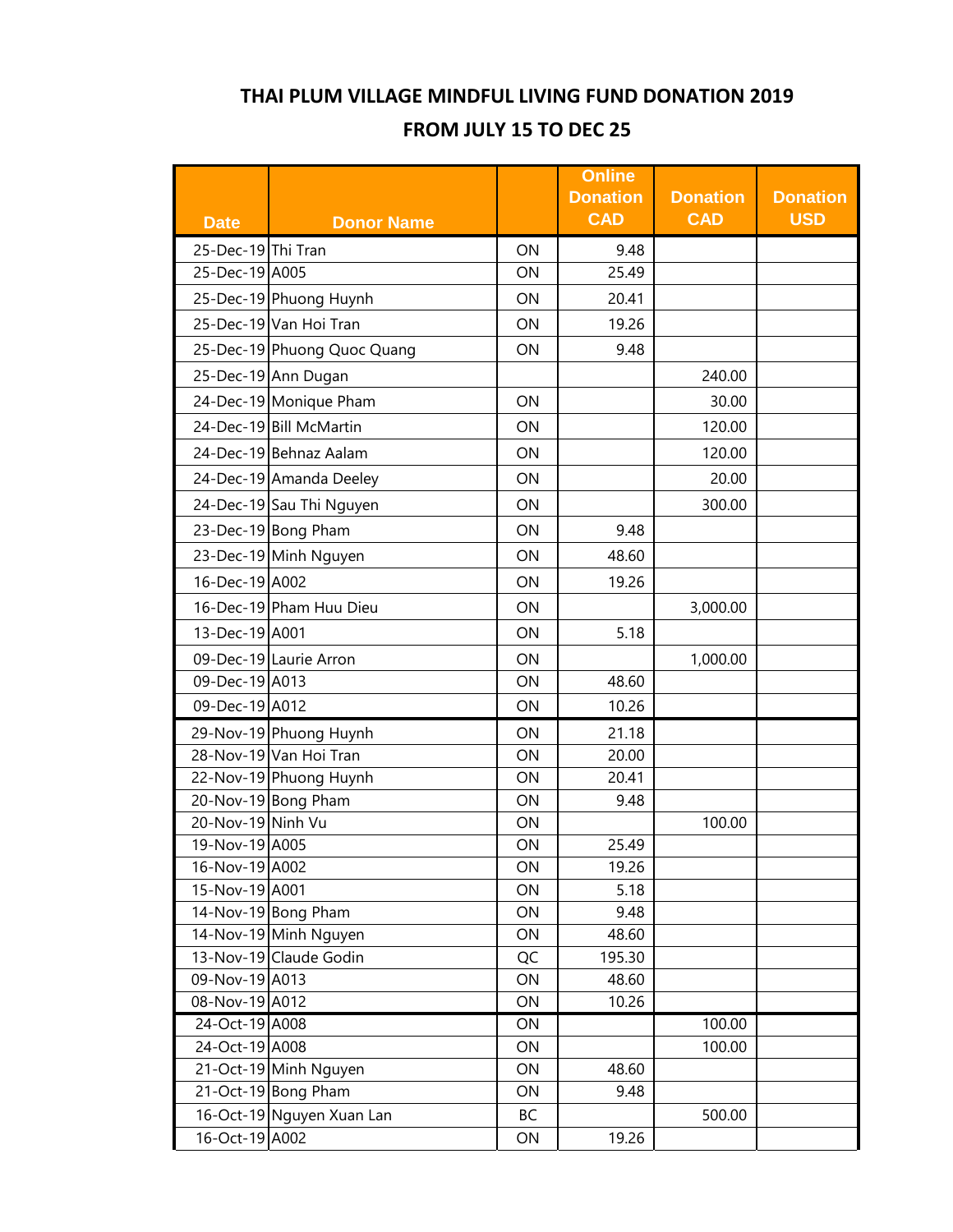| 15-Oct-19 A001      |                                    | ON  | 5.18   |          |          |
|---------------------|------------------------------------|-----|--------|----------|----------|
| 09-Oct-19 A013      |                                    | ON  | 48.60  |          |          |
| 08-Oct-19 A012      |                                    | ON  | 10.26  |          |          |
|                     | 01-Oct-19 Van Hoi Tran             | ON  | 19.26  |          |          |
|                     | 30-Sep-19 Phuong Huynh             | ON  | 20.41  |          |          |
| 30-Sep-19 Thi Tran  |                                    | ON  | 9.48   |          |          |
|                     | 30-Sep-19 Phuong Quoc Quang        | ON  | 9.48   |          |          |
|                     | 27-Sep-19 Bong Pham                | ON  | 9.48   |          |          |
| 26-Sep-19 A005      |                                    | ON  | 25.49  |          |          |
| 16-Sep-19 A002      |                                    | ON  | 19.26  |          |          |
|                     | 16-Sep-19 Lisa Howard              | ON  | 203.22 |          |          |
| 13-Sep-19 A001      |                                    | ON  | 5.18   |          |          |
| 09-Sep-19 A013      |                                    | ON  | 48.60  |          |          |
| 09-Sep-19 A012      |                                    | ON  | 10.26  |          |          |
|                     | 29-Aug-19 Phuong Huynh             | ON  | 20.41  |          |          |
| 29-Aug-19 Thi Tran  |                                    | ON  | 9.48   |          |          |
|                     | 29-Aug-19 Van Hoi Tran             | ON  | 19.26  |          |          |
|                     | 29-Aug-19 Phuong Quoc Quang        | ON  | 9.48   |          |          |
|                     | 28-Aug-19 Bong Pham                | ON  | 9.48   |          |          |
| 27-Aug-19 A008      |                                    | ON  |        | 100.00   |          |
|                     | 27-Aug-19 Hoang Huy Ho             | ON  |        | 50.00    |          |
|                     | 27-Aug-19 Dao Thi Mai Suong        | ON  |        | 100.00   |          |
| 27-Aug-19 A008      |                                    | ON  |        | 100.00   |          |
| 26-Aug-19 A005      |                                    | ON  | 25.49  |          |          |
|                     | 21-Aug-19 Ma To Phuong             | TX  |        |          | 1,000.00 |
|                     | 21-Aug-19 Diep Yen Binh            | FL. |        |          | 600.00   |
| 21-Aug-19 Viet Vu   |                                    | BC  |        | 500.00   |          |
| 16-Aug-19 A011      |                                    | ON  | 76.96  |          |          |
| 16-Aug-19 A002      |                                    | ON  | 19.26  |          |          |
| 13-Aug-19 A001      |                                    | ON  | 5.18   |          |          |
|                     | 12-Aug-19 Chung Tran               | ON  |        | 120.00   |          |
|                     | 12-Aug-19 Tran Quang Thang         | ON  |        | 100.00   |          |
|                     | 12-Aug-19 Ly Nguyet Thu            | ON  |        | 100.00   |          |
|                     | 12-Aug-19 Ton Nu Dieu Lien         | ON  |        | 195.00   |          |
|                     | 12-Aug-19 HR Property Holdings Ltd | ON  |        | 2,000.00 |          |
|                     | 12-Aug-19 Chan Hoa Quang           | ON  |        | 100.00   |          |
| 12-Aug-19 A007      |                                    | ON  |        | 150.00   |          |
|                     | 12-Aug-19 Banh Mi Givral Deli      | ON  |        | 200.00   |          |
|                     | 12-Aug-19 Tuan Doan                | ON  |        | 50.00    |          |
|                     | 12-Aug-19 Nguyen Vo                | ON  |        | 100.00   |          |
| 12-Aug-19 A008      |                                    | ON  |        | 100.00   |          |
|                     | 12-Aug-19 Minh Tran                | ON  |        | 25.00    |          |
| 12-Aug-19 Steven Le |                                    | ON  |        | 425.00   |          |
|                     | 12-Aug-19 Chau Nguyen              | ON  |        | 250.00   |          |
|                     | 12-Aug-19 To Phuoc Dung            | ON  |        | 100.00   |          |
| 12-Aug-19 Tuan Do   |                                    | ON  |        | 350.00   |          |
|                     |                                    |     |        |          |          |